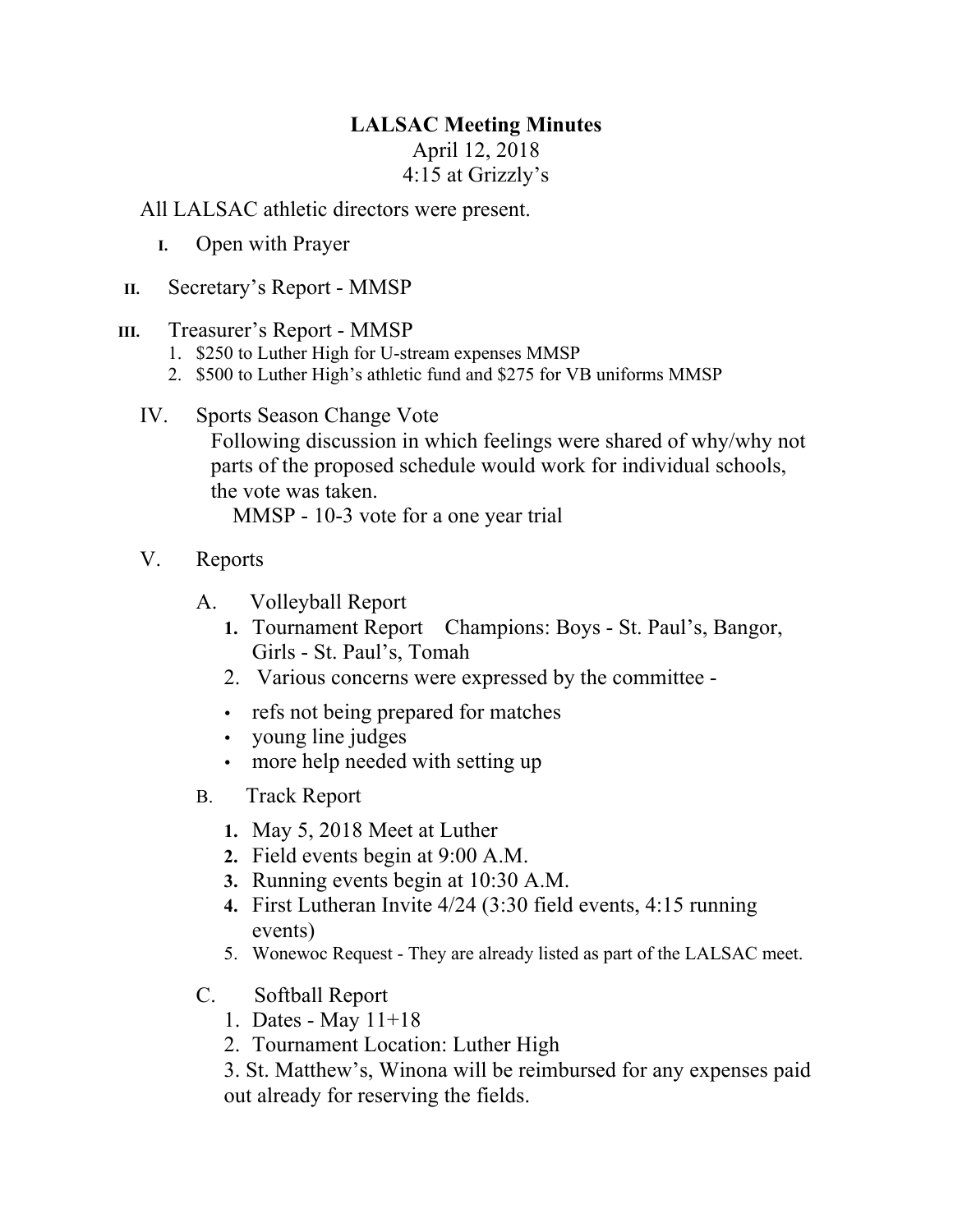- D. Basketball Report
	- 1. 2018-2019 Season Dates November 20, 30 December 7, 14, 21 January 4, 11, 18, 25 February 1 Tournament Dates B-Boys Bounce Off January 12-13 B-Girls Tournament January 19 LALSAC Tournament February 8-10
- 2. Schools who don't have teams for next year?? 3. The schedule for games was passed out for the 2018-2019 season.
- VI. Old Business A. Co-op discussion/vote (See Item 4)

## VII. New Business

A. Elections

- 1. Treasurer Ken Lehman MMSP
- 2. President Tom Zuberbier MMSP
- 3. Next April we will elect a new secretary.
- B. Committee adjustments

Cross Country - Nodine, Onalaska Volleyball - Winona, Stoddard, Immanuel, MCG Flag Football - Bangor, West Salem Basketball - Lewiston, Caledonia, Tomah, West Salem Track - Nodine, Onalaska Softball - 1st Lutheran, Sparta

C. Trophies

There was discussion about whether the number of trophies handed out for each sport should be equalized. No action was taken.

- D. League Officials management
	- 1. Mr. Terry Erickson proposed to the league to coordinate officials for all league sports. His idea in doing this would be to provide consistency for all schools.